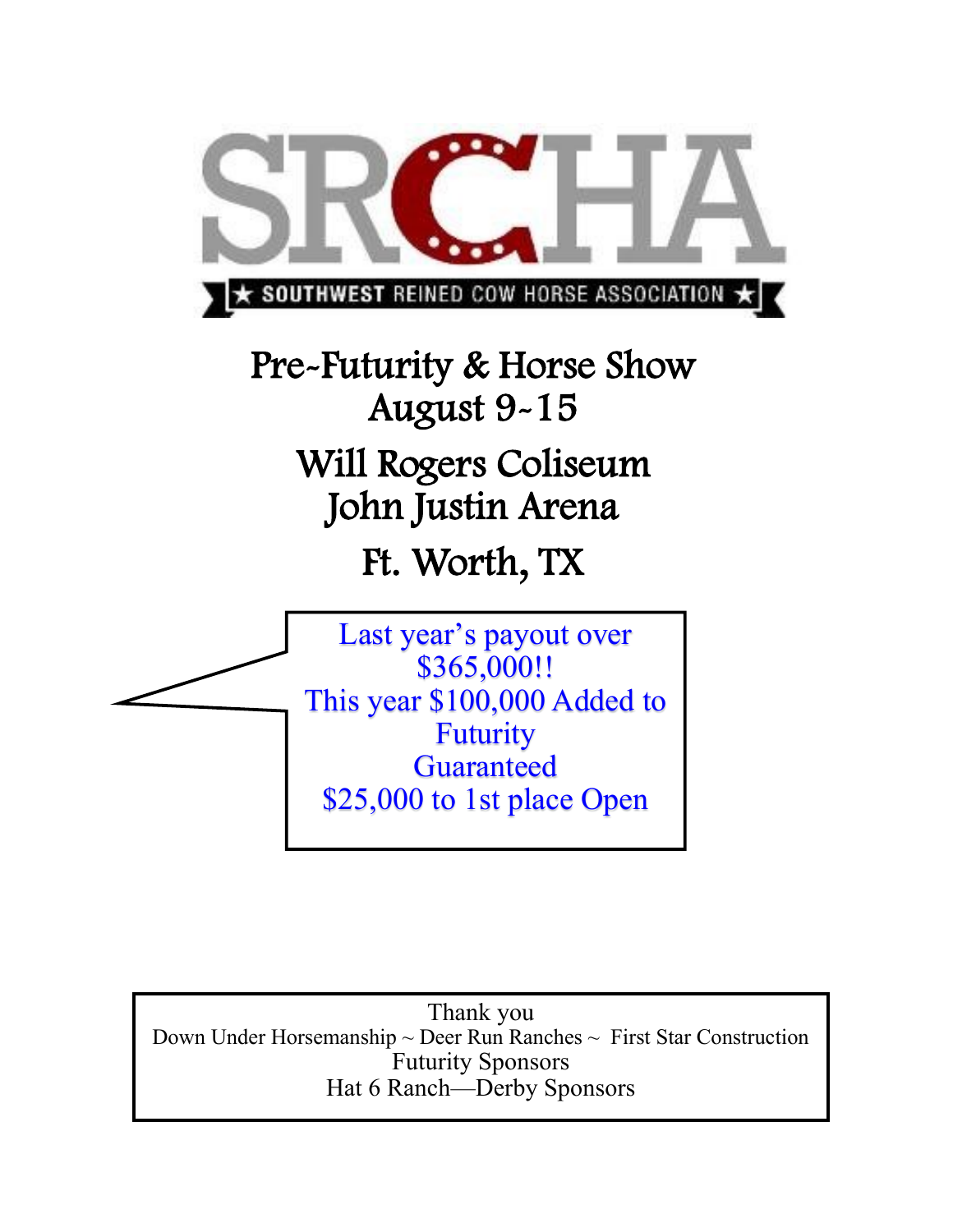

# Monday August 8

Move In Monday 7:00 a.m.

# Tuesday, August 9 WILL ROGERS COLISEUM

7:30 a.m. Settle

Jason/ Open Derby Herd Work Tim

10:00 a.m. **JOHN JUSTIN ARENA**<br>Will Green Horse (Show 1)

Green Horse (Show 1) Open Two Rein Spec & OTR (Show 1) Open Bridle Spec, (Show 1) OB, IOB, LOB

# Wednesday, August 10 JOHN JUSTIN ARENA

Open Riding and Reining Practice

#### Thursday, August 11 **JOHN JUSTIN AREN**

7:00 a.m.

Jason/ Open Derby (Rein/Fence Runs Open Hackamore, Ltd Open Hack, Snaffle Bit

> **Schedule can be changed for the benefit of our exhibitors.**

#### Show Information

Judges

Jason Hershberger ~ Will Pennebaker Tim Unzicker ~ Jeffry Veitch Brandie Shcheer  $\sim$  Chris Jeter  $\sim$  Becky Terrell Roping—Jason ~ Roger Branch~ Chris Jeter

> Move In for Show Monday 7:00 am Monday August 8th.

Futurity Sponsored by  $\sim \sim$ Clinton Anderson  $\sim$  First Star Construction  $\sim$ Deer Run Ranches

Derby Sponsored by ~~~Hat 6 Ranch

PATTERNS Futurity—TBA Derby /Horse Show 1—TBA Show 2—TBA

The Multipurpose Arena will have herd & fence practice with herd practice beginning on Tuesday with priority order of the draw starting at 4:00 a.m.

# Wednesday August 10 WILL ROGERS COLISEUM

Settle 6:00 a.m. 5 Open Futurity Herd Work Judges Level One Futurity Herd Work

Will, Jeff, Brandi, Tim, Jason

# Thursday, August 11 WILL ROGERS COLISEUM

6:00 a.m. Settle

Will/ Non Pro Futurity & NP Ltd Fut Jeff Herd Work Non Pro & NP Ltd Derby Herd Work

Will Open Bridle Spec Herd (Show 1) Open Two Rein Spec Herd (Show 1) NP Bridle Spectacular (Show 2) NP Two Rein Spec Herd (Show 2) NP Limited Spectacular (Show2)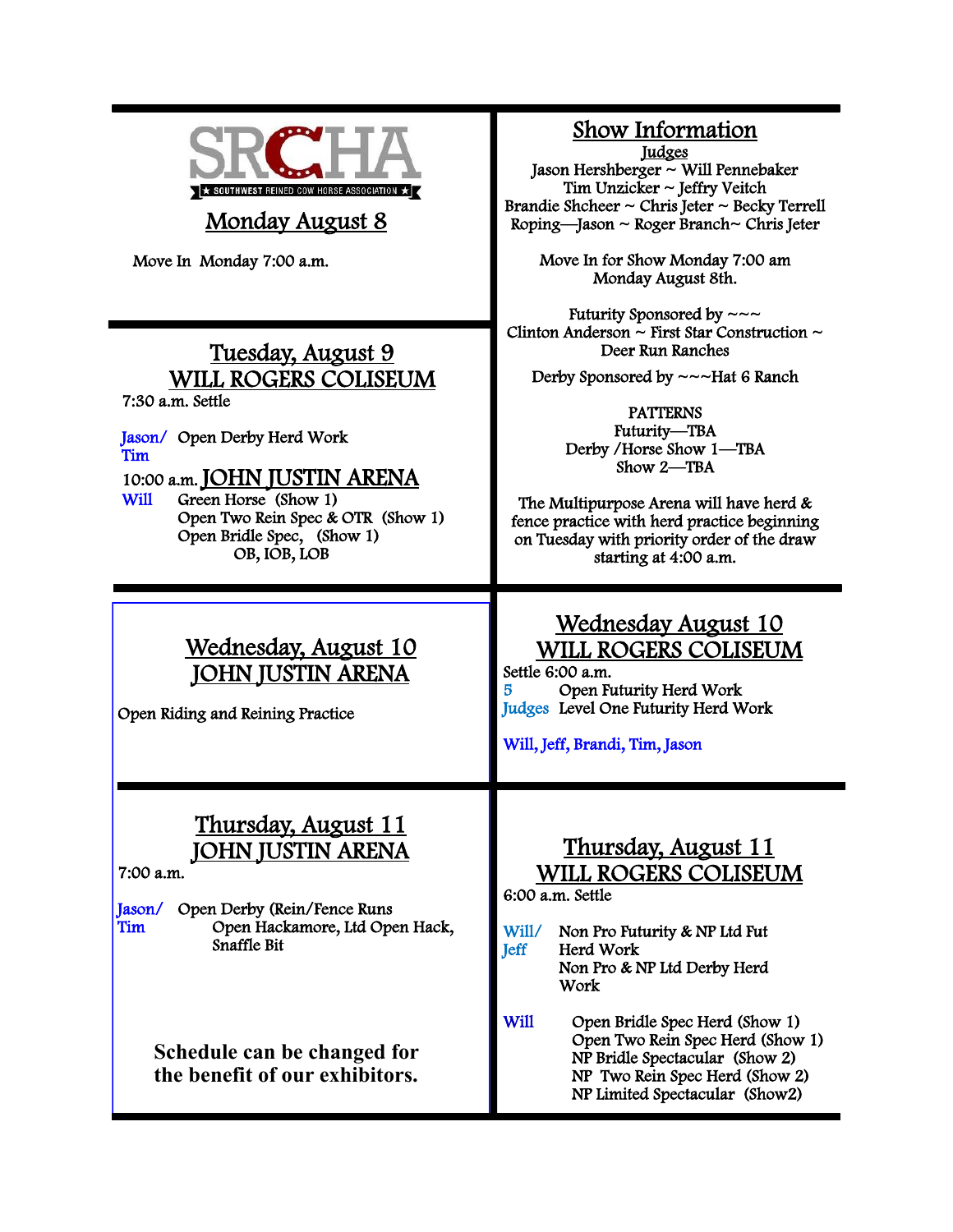# Friday, August 12 JOHN JUSTIN ARENA

7:00 a.m.

Will/ NP & NP Ltd Futurity Reining<br>Jeff NP & NP Ltd Derby Reining NP & NP Ltd Derby Reining 5 Open Futurity Reining Judges Level One Open Futurity Reining

#### Saturday, August 13 JOHN JUSTIN ARENA

Start 7:00 a.m.

Will/ NP & NP Ltd Futurity Fence Work<br>Jeff (Top 5 NP Fut Horses on 2 will go late (Top 5 NP Fut Horses on 2 will go later in the day)

5 Judges Open Futurity Fence

(Top 30 Open Fut Horses on 2will go later in the day)

Level One Open Futurity Fence

NP & NP Ltd Derby Fence Work

5:30 p.m. Appx Start Time

 Top 5 Non Pro Futurity Fence Top 30 Open Futurity Fence Total on 2 Youth Frisby Toss

> AWARDS After Party

#### Sunday, August 14 JOHN JUSTIN ARENA

Start 7:00 a.m.<br>Will NP Brid NP Bridle Spec (Show 2) Non Pro Bridle, Int. NP Bridle, Ltd NP Bridle, NP Hack, NRCHA NP Select Youth Bridle (Show 2) Youth 13 & U Non Pro Two Rein (Show 2) NP Boxing Spec, (Show 2) Non Pro Boxing (Show 2) Int.Non Pro Boxing, Limited NP Boxing, NRCHA Non Pro Boxing **Select** 

Brian Peterson Memorial Saddle to the High Scoring Limited NP Bridle winner !

# Friday, August 12 WATT



7:30 a.m. Chris J. Open Hackamore, Int Open Hack One Ltd Open Hack, Snaffle Bit (Show 2) Judge Open Two Rein (Show 2)

## Saturday, August 13 WATT

7:30 a.m.

Becky NRCHA Box Drive Box Drive (Show 1) Terrell Green Rider (Show 1) Non Pro Boxing (Show 1) Int.Non Pro Boxing, Limited NP Boxing, NRCHA Non Pro Select Little Big Shots 10 & Under Boxing (Show 1) Lead Line Show 1

### OUTDOOR COVERED ARENA

#### 8:30 a.m.

Chris J. NP Bridle, (Show 1) Int. NP Bridle, Limited NP Bridle, NP J Hack, NRCHA NP Bridle Select, Non Pro Two Rein (Show 1) Youth Bridle, Youth 13 & U(Show 1) Youth Limited, Youth 13 & Under (Show 1)

# Sunday, August 14 WATT

Start 8:00 a.m.

Jeffry NRCHA Box Drive Box (Show 2) Little Big Shots 10 & U Show 2) Green Rider Show 2) Youth Limited, Youth 13 & U Show 2) AQHA Youth Boxing<br>Jeffry Open Bridle (Show 2) Open Bridle (Show 2) Green Horse (Show 2)

#### ROPING WILL BE HELD MONDAY AUGUST 15TH . John Justin 9:00 AM SRCHA/TQHA Roping -